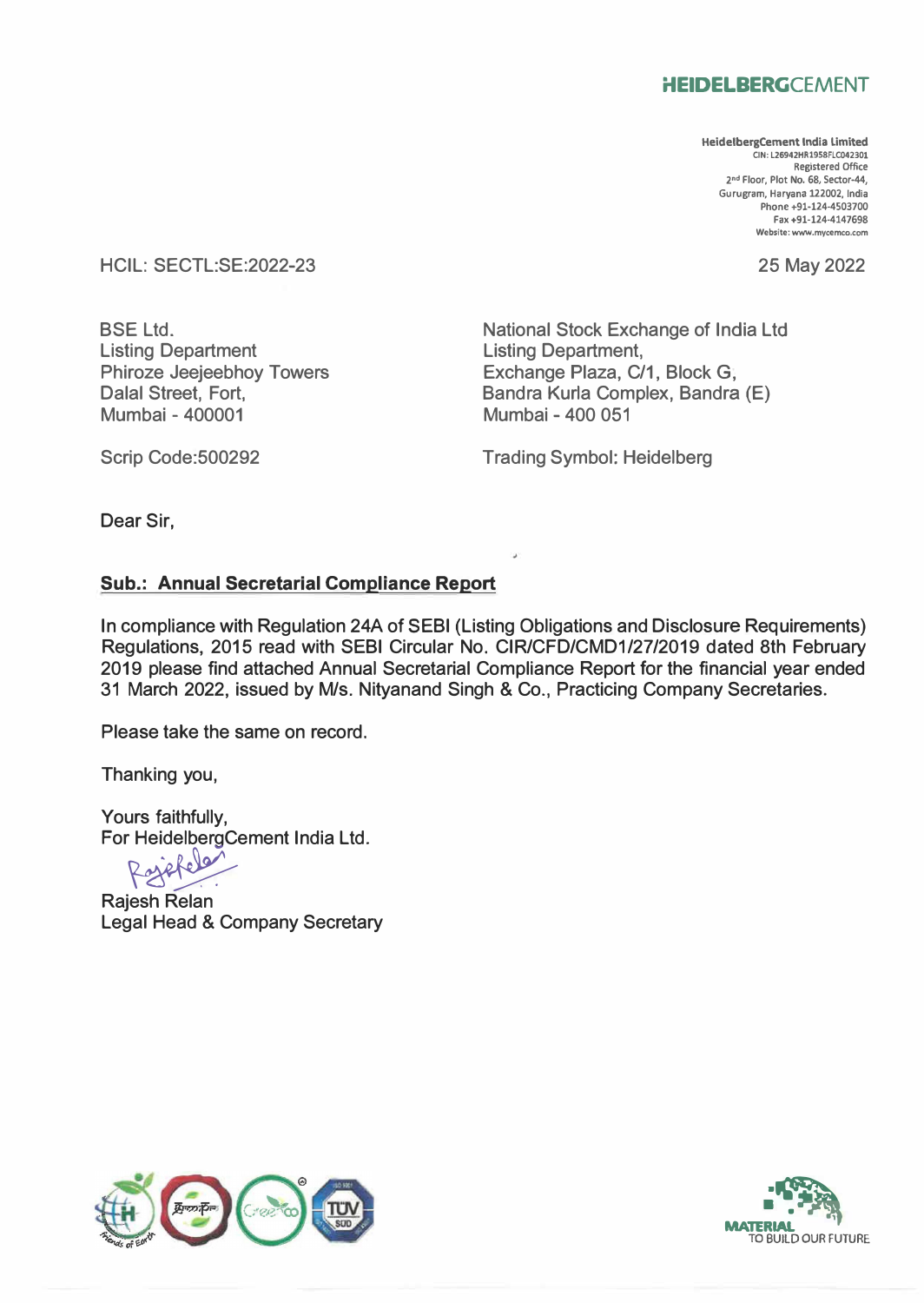



## **Secretarial Compliance Report of HeidelbergCement India Limited for financial year ended 31st March,2022**

We, **Nityanand Singh** & **Co.** have examined:

- (a) all the documents and records made available to us and explanation provided **by HeidelbergCement India Limited ("the listed entity"),**
- (b) the filings/ submissions made by the listed entity to the stock exchanges,
- (c) website of the listed entity,
- (d) any other document/ filing, as may be relevant, which has been relied upon to make this certification,

for the financial year ended **31st March, 2022** in respect of compliance with the provisions of:

- (a) the Securities and Exchange Board of India Act, 1992 **("SEBI Act")** and the Regulations, circulars, guidelines issued thereunder; and
- (b) the Securities Contracts (Regulation) Act, 1956 ("SCRA"), rules made thereunder and the Regulations, circulars, guidelines issued thereunder by the Securities and Exchange Board of India **("SEBI");**

The specific Regulations, whose provisions and the circulars/guidelines issued thereunder, have been examined to the extent applicable to the Company, includes-:-

- (a) Securities and Exchange Board of India (Listing Obligations and Disclosure Requirements) Regulations, 2015;
- (b) Securities and Exchange Board of India (Issue of Capital and Disclosure Requirements) Regulations, 2018; (Not Applicable to the listed entity during the review period)
- (c) Securities and Exchange Board of India (Substantial Acquisition of Shares and Takeovers) Regulations, 2011;
- (d) Securities and Exchange Board of India (Buyback of Securities) Regulations, 2018; (Not Applicable to the listed entity during the review period)
- ( e) Securities and Exchange Board of India (Share Based Employee Benefits) Regulations, 2014 and the Securities and Exchange Board of India (Share Based Employee Benefits and Sweat Equity) Regulations, 2021; (Not Applicable to the listed entity during the review period)
- (f) Securities and Exchange Board of India (Issue and Listing of Debt Securities) Regulations, 2008;



HO: 14, Second Floor, Arjun Nagar, Safdarjung Enclave, New Delhi-110029| T: 011-26714700 BO: 73, GF, Amberhai Extension-I, Dwarka, Sector-19, New Delhi-1100751 T: 011-42430736 E: officenns@gmail.com I info@nnsandco.com I W: www.nnsandco.com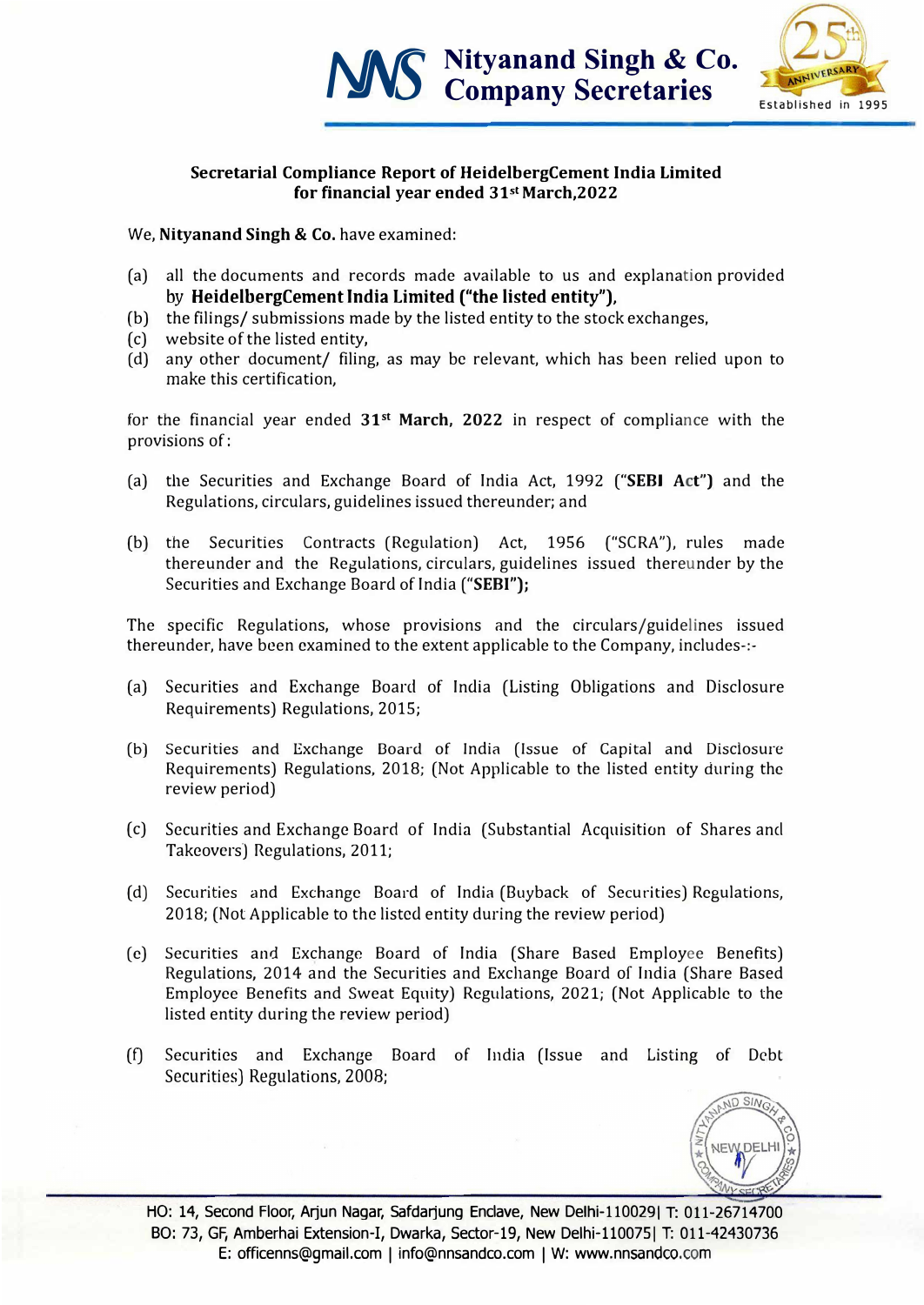- (g) Securities and Exchange Board of India (Issue and Listing of Non-Convertible and Redeemable Preference Shares) Regulations, 2013; (Not Applicable to the listed entity during the review period)
- (h) Securities and Exchange Board of India (Issue and Listing of Non-Convertible Securities) Regulations, 2021;
- (i) Securities and Exchange Board of India (Prohibition of Insider Trading) Regulations, 2015;
- (j) Securities and Exchange Board of India (Depositories and Participants) Regulations, 2018;
- (k) The Securities and Exchange Board of India (Registrars to an Issue and Share Transfer Agents) Regulations, 1993 with regard to dealing with the Company;

and circulars/guidelines issued thereunder;

and based on the above examination, we hereby report that, during the Review Period:

(a) The listed entity has complied with the provisions of the above Regulations and circulars/ guidelines issued thereunder, except in respect of matters specified below:-

| Sr. No. | Compliance<br><b>Requirements</b> | <b>Deviations</b> | <b>Observations/Remarks</b><br>of the PCS |
|---------|-----------------------------------|-------------------|-------------------------------------------|
|         |                                   | NIL               |                                           |

- (b) The listed entity has maintained proper records under the provisions of the above Regulations and circulars/ guidelines issued thereunder in so far as it appears from my/our examination of those records.
- (c) The following are the details of actions taken against the listed entity/ its promoters/ directors/ material subsidiaries either by SEBl or by Stock Exchanges (including under the Standard Operating Procedures issued by SEBI through various circulars) under the aforesaid Acts/ Regulations and circulars/ guidelines issued thereunder:

| Sr.<br>No. | <b>Action</b><br>taken By | <b>Details of</b><br><b>Violations</b> | <b>Details of action</b><br>taken i.e.<br><b>Fines/warning</b><br>letter/debarment<br>etc. | <b>Observations/Re</b><br>marks by PCS |
|------------|---------------------------|----------------------------------------|--------------------------------------------------------------------------------------------|----------------------------------------|
|            |                           |                                        | NH.                                                                                        |                                        |

(d) The listed entity has taken the following actions to comply with the observations made in previous reports: